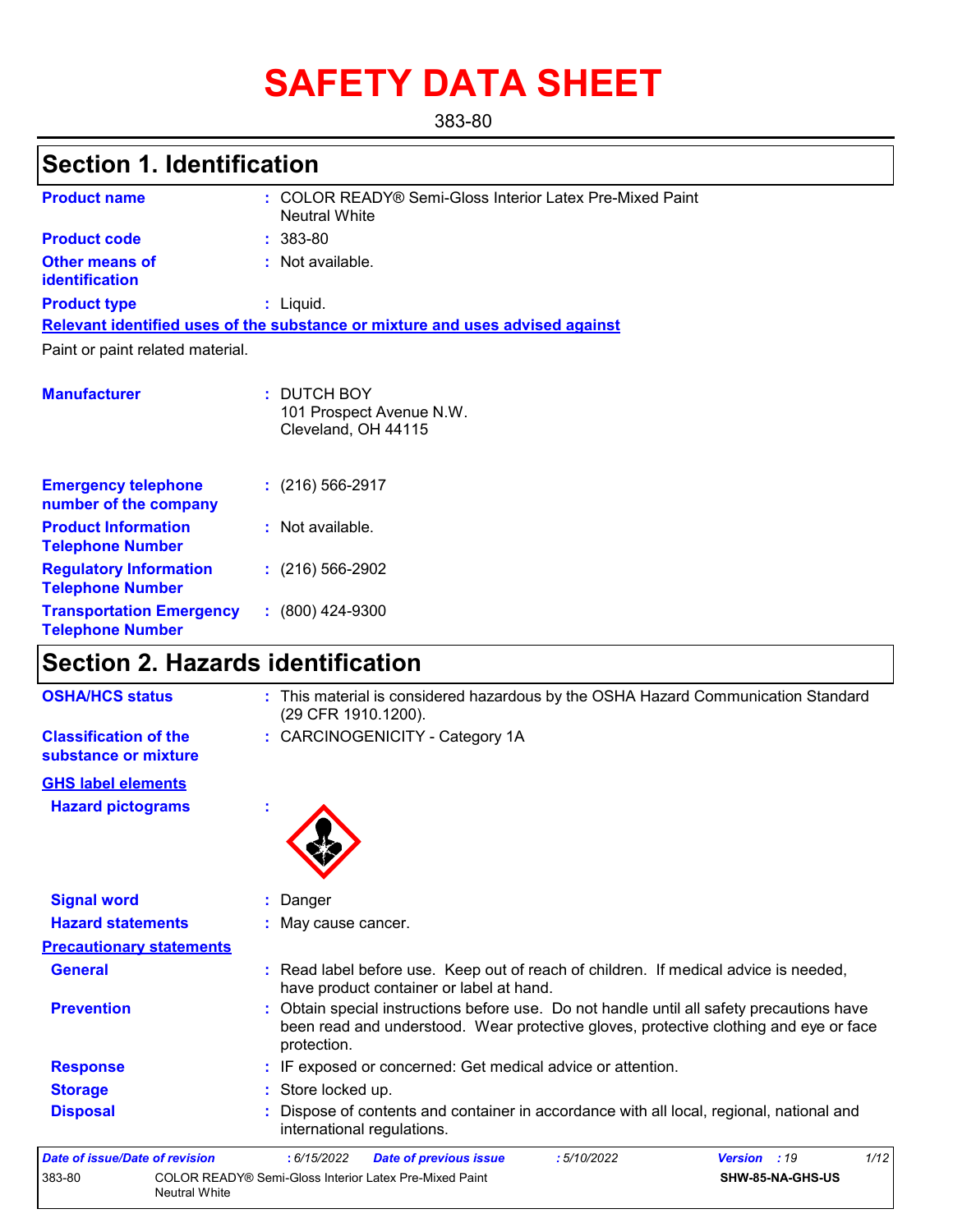## **Section 2. Hazards identification**

| <b>Supplemental label</b><br>elements      | WARNING: This product contains chemicals known to the State of California to cause<br>cancer and birth defects or other reproductive harm. Adequate ventilation required when<br>sanding or abrading the dried film. If Adequate ventilation cannot be provided wear an<br>approved particulate respirator (NIOSH approved). Follow respirator manufacturer's<br>directions for respirator use. DELAYED EFFECTS FROM LONG TERM<br>OVEREXPOSURE. Abrading or sanding of the dry film may release Crystalline Silica<br>which has been shown to cause lung damage and cancer under long term exposure. |
|--------------------------------------------|------------------------------------------------------------------------------------------------------------------------------------------------------------------------------------------------------------------------------------------------------------------------------------------------------------------------------------------------------------------------------------------------------------------------------------------------------------------------------------------------------------------------------------------------------------------------------------------------------|
|                                            | Please refer to the SDS for additional information. Keep out of reach of children. Do not<br>transfer contents to other containers for storage.                                                                                                                                                                                                                                                                                                                                                                                                                                                      |
| <b>Hazards not otherwise</b><br>classified | : None known.                                                                                                                                                                                                                                                                                                                                                                                                                                                                                                                                                                                        |

## **Section 3. Composition/information on ingredients**

| Substance/mixture                              | : Mixture        |
|------------------------------------------------|------------------|
| <b>Other means of</b><br><i>identification</i> | : Not available. |

#### **CAS number/other identifiers**

| Ingredient name                 | % by weight | <b>CAS number</b> |
|---------------------------------|-------------|-------------------|
| Titanium Dioxide                | 1≥10 - ≤25  | 13463-67-7        |
| l Calcium Carbonate             | l≤5         | l 1317-65-3       |
| Heavy Paraffinic Oil            | 1≥ا         | 64742-65-0        |
| Cristobalite, respirable powder | l≤0.3       | 14464-46-1        |

Any concentration shown as a range is to protect confidentiality or is due to batch variation.

**There are no additional ingredients present which, within the current knowledge of the supplier and in the concentrations applicable, are classified and hence require reporting in this section.**

**Occupational exposure limits, if available, are listed in Section 8.**

### **Section 4. First aid measures**

| <b>Description of necessary first aid measures</b> |                                                                                                                                                                                                                                                                                                                                                                                                                                                                                                                                                                                                                                                                                   |
|----------------------------------------------------|-----------------------------------------------------------------------------------------------------------------------------------------------------------------------------------------------------------------------------------------------------------------------------------------------------------------------------------------------------------------------------------------------------------------------------------------------------------------------------------------------------------------------------------------------------------------------------------------------------------------------------------------------------------------------------------|
| <b>Eye contact</b>                                 | : Immediately flush eyes with plenty of water, occasionally lifting the upper and lower<br>eyelids. Check for and remove any contact lenses. Continue to rinse for at least 10<br>minutes. Get medical attention.                                                                                                                                                                                                                                                                                                                                                                                                                                                                 |
| <b>Inhalation</b>                                  | : Remove victim to fresh air and keep at rest in a position comfortable for breathing. If<br>not breathing, if breathing is irregular or if respiratory arrest occurs, provide artificial<br>respiration or oxygen by trained personnel. It may be dangerous to the person providing<br>aid to give mouth-to-mouth resuscitation. Get medical attention. If unconscious, place<br>in recovery position and get medical attention immediately. Maintain an open airway.<br>Loosen tight clothing such as a collar, tie, belt or waistband.                                                                                                                                         |
| <b>Skin contact</b>                                | : Flush contaminated skin with plenty of water. Remove contaminated clothing and<br>shoes. Wash contaminated clothing thoroughly with water before removing it, or wear<br>gloves. Continue to rinse for at least 10 minutes. Get medical attention. Wash clothing<br>before reuse. Clean shoes thoroughly before reuse.                                                                                                                                                                                                                                                                                                                                                          |
| <b>Ingestion</b>                                   | : Wash out mouth with water. Remove dentures if any. If material has been swallowed<br>and the exposed person is conscious, give small quantities of water to drink. Stop if the<br>exposed person feels sick as vomiting may be dangerous. Do not induce vomiting<br>unless directed to do so by medical personnel. If vomiting occurs, the head should be<br>kept low so that vomit does not enter the lungs. Get medical attention. Never give<br>anything by mouth to an unconscious person. If unconscious, place in recovery position<br>and get medical attention immediately. Maintain an open airway. Loosen tight clothing<br>such as a collar, tie, belt or waistband. |

| Date of issue/Date of revision |                                                                                | : 6/15/2022 | <b>Date of previous issue</b> | : 5/10/2022 | <b>Version</b> : 19 |                         | 2/12 |
|--------------------------------|--------------------------------------------------------------------------------|-------------|-------------------------------|-------------|---------------------|-------------------------|------|
| 383-80                         | COLOR READY® Semi-Gloss Interior Latex Pre-Mixed Paint<br><b>Neutral White</b> |             |                               |             |                     | <b>SHW-85-NA-GHS-US</b> |      |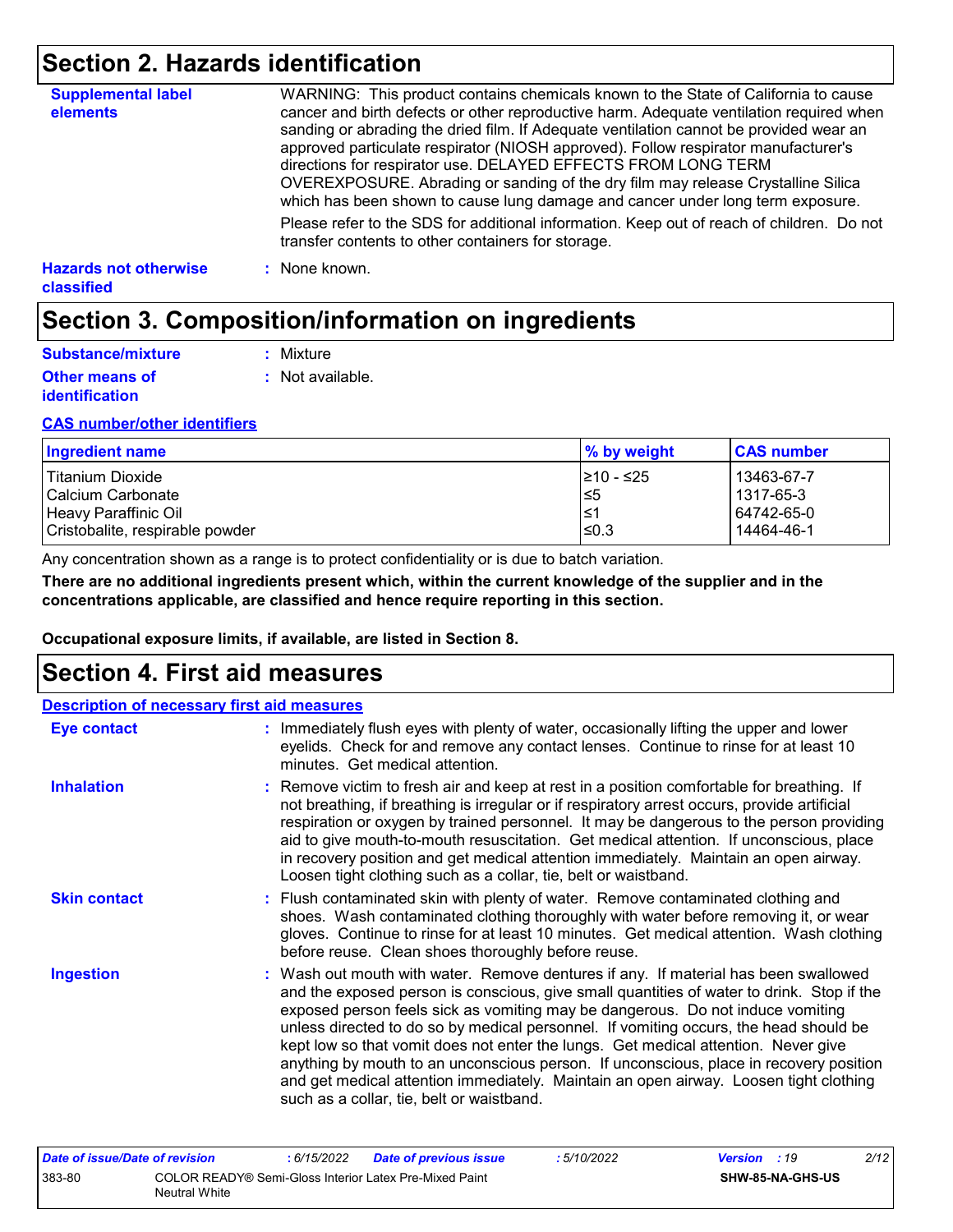## **Section 4. First aid measures**

| Most important symptoms/effects, acute and delayed |                                                                                                                                                                                                                                                                                                                                                                                                                 |
|----------------------------------------------------|-----------------------------------------------------------------------------------------------------------------------------------------------------------------------------------------------------------------------------------------------------------------------------------------------------------------------------------------------------------------------------------------------------------------|
| <b>Potential acute health effects</b>              |                                                                                                                                                                                                                                                                                                                                                                                                                 |
| <b>Eye contact</b>                                 | : No known significant effects or critical hazards.                                                                                                                                                                                                                                                                                                                                                             |
| <b>Inhalation</b>                                  | : No known significant effects or critical hazards.                                                                                                                                                                                                                                                                                                                                                             |
| <b>Skin contact</b>                                | : No known significant effects or critical hazards.                                                                                                                                                                                                                                                                                                                                                             |
| <b>Ingestion</b>                                   | : No known significant effects or critical hazards.                                                                                                                                                                                                                                                                                                                                                             |
| <b>Over-exposure signs/symptoms</b>                |                                                                                                                                                                                                                                                                                                                                                                                                                 |
| <b>Eye contact</b>                                 | : No specific data.                                                                                                                                                                                                                                                                                                                                                                                             |
| <b>Inhalation</b>                                  | : No specific data.                                                                                                                                                                                                                                                                                                                                                                                             |
| <b>Skin contact</b>                                | : No specific data.                                                                                                                                                                                                                                                                                                                                                                                             |
| <b>Ingestion</b>                                   | : No specific data.                                                                                                                                                                                                                                                                                                                                                                                             |
|                                                    | Indication of immediate medical attention and special treatment needed, if necessary                                                                                                                                                                                                                                                                                                                            |
| <b>Notes to physician</b>                          | : Treat symptomatically. Contact poison treatment specialist immediately if large<br>quantities have been ingested or inhaled.                                                                                                                                                                                                                                                                                  |
| <b>Specific treatments</b>                         | : No specific treatment.                                                                                                                                                                                                                                                                                                                                                                                        |
| <b>Protection of first-aiders</b>                  | : No action shall be taken involving any personal risk or without suitable training. If it is<br>suspected that fumes are still present, the rescuer should wear an appropriate mask or<br>self-contained breathing apparatus. It may be dangerous to the person providing aid to<br>give mouth-to-mouth resuscitation. Wash contaminated clothing thoroughly with water<br>before removing it, or wear gloves. |

**See toxicological information (Section 11)**

## **Section 5. Fire-fighting measures**

| <b>Extinguishing media</b>                               |                                                                                                                                                                                                     |
|----------------------------------------------------------|-----------------------------------------------------------------------------------------------------------------------------------------------------------------------------------------------------|
| <b>Suitable extinguishing</b><br>media                   | : Use an extinguishing agent suitable for the surrounding fire.                                                                                                                                     |
| <b>Unsuitable extinguishing</b><br>media                 | : None known.                                                                                                                                                                                       |
| <b>Specific hazards arising</b><br>from the chemical     | : In a fire or if heated, a pressure increase will occur and the container may burst.                                                                                                               |
| <b>Hazardous thermal</b><br>decomposition products       | Decomposition products may include the following materials:<br>carbon dioxide<br>carbon monoxide<br>metal oxide/oxides                                                                              |
| <b>Special protective actions</b><br>for fire-fighters   | : Promptly isolate the scene by removing all persons from the vicinity of the incident if<br>there is a fire. No action shall be taken involving any personal risk or without suitable<br>training. |
| <b>Special protective</b><br>equipment for fire-fighters | Fire-fighters should wear appropriate protective equipment and self-contained breathing<br>apparatus (SCBA) with a full face-piece operated in positive pressure mode.                              |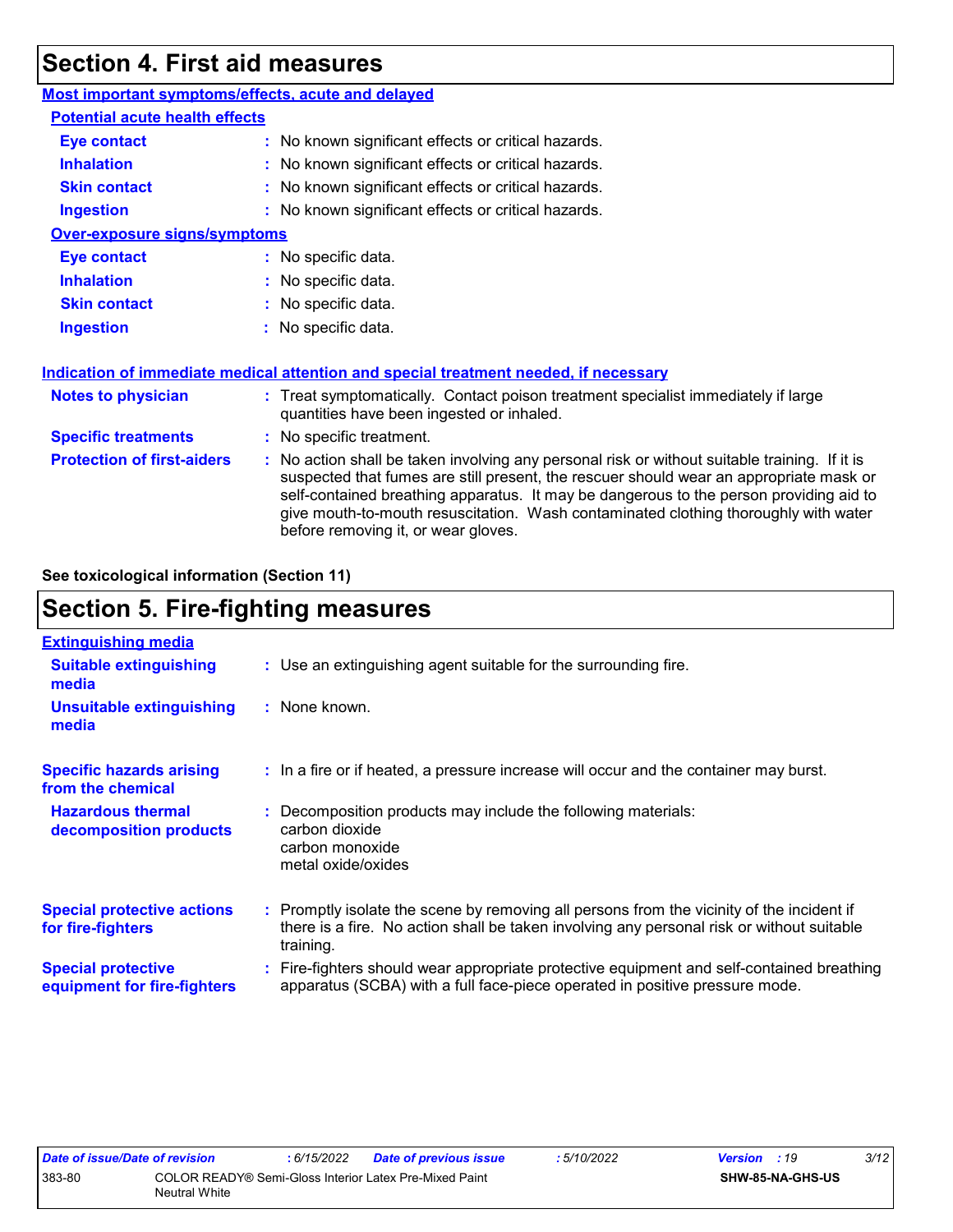## **Section 6. Accidental release measures**

|                                                              | Personal precautions, protective equipment and emergency procedures                                                                                                                                                                                                                                                                                                                                                                                                                                                                                                                                                                                                                                          |  |  |  |
|--------------------------------------------------------------|--------------------------------------------------------------------------------------------------------------------------------------------------------------------------------------------------------------------------------------------------------------------------------------------------------------------------------------------------------------------------------------------------------------------------------------------------------------------------------------------------------------------------------------------------------------------------------------------------------------------------------------------------------------------------------------------------------------|--|--|--|
| For non-emergency<br>personnel                               | : No action shall be taken involving any personal risk or without suitable training.<br>Evacuate surrounding areas. Keep unnecessary and unprotected personnel from<br>entering. Do not touch or walk through spilled material. Avoid breathing vapor or mist.<br>Provide adequate ventilation. Wear appropriate respirator when ventilation is<br>inadequate. Put on appropriate personal protective equipment.                                                                                                                                                                                                                                                                                             |  |  |  |
| For emergency responders                                     | : If specialized clothing is required to deal with the spillage, take note of any information in<br>Section 8 on suitable and unsuitable materials. See also the information in "For non-<br>emergency personnel".                                                                                                                                                                                                                                                                                                                                                                                                                                                                                           |  |  |  |
| <b>Environmental precautions</b>                             | : Avoid dispersal of spilled material and runoff and contact with soil, waterways, drains<br>and sewers. Inform the relevant authorities if the product has caused environmental<br>pollution (sewers, waterways, soil or air).                                                                                                                                                                                                                                                                                                                                                                                                                                                                              |  |  |  |
| <b>Methods and materials for containment and cleaning up</b> |                                                                                                                                                                                                                                                                                                                                                                                                                                                                                                                                                                                                                                                                                                              |  |  |  |
| <b>Small spill</b>                                           | : Stop leak if without risk. Move containers from spill area. Dilute with water and mop up<br>if water-soluble. Alternatively, or if water-insoluble, absorb with an inert dry material and<br>place in an appropriate waste disposal container. Dispose of via a licensed waste<br>disposal contractor.                                                                                                                                                                                                                                                                                                                                                                                                     |  |  |  |
| <b>Large spill</b>                                           | : Stop leak if without risk. Move containers from spill area. Approach release from<br>upwind. Prevent entry into sewers, water courses, basements or confined areas. Wash<br>spillages into an effluent treatment plant or proceed as follows. Contain and collect<br>spillage with non-combustible, absorbent material e.g. sand, earth, vermiculite or<br>diatomaceous earth and place in container for disposal according to local regulations<br>(see Section 13). Dispose of via a licensed waste disposal contractor. Contaminated<br>absorbent material may pose the same hazard as the spilled product. Note: see<br>Section 1 for emergency contact information and Section 13 for waste disposal. |  |  |  |

## **Section 7. Handling and storage**

#### **Precautions for safe handling**

| <b>Protective measures</b>                                                | : Put on appropriate personal protective equipment (see Section 8). Avoid exposure -<br>obtain special instructions before use. Do not handle until all safety precautions have<br>been read and understood. Do not get in eyes or on skin or clothing. Do not ingest.<br>Avoid breathing vapor or mist. If during normal use the material presents a respiratory<br>hazard, use only with adequate ventilation or wear appropriate respirator. Keep in the<br>original container or an approved alternative made from a compatible material, kept<br>tightly closed when not in use. Empty containers retain product residue and can be<br>hazardous. Do not reuse container. |
|---------------------------------------------------------------------------|--------------------------------------------------------------------------------------------------------------------------------------------------------------------------------------------------------------------------------------------------------------------------------------------------------------------------------------------------------------------------------------------------------------------------------------------------------------------------------------------------------------------------------------------------------------------------------------------------------------------------------------------------------------------------------|
| <b>Advice on general</b><br>occupational hygiene                          | : Eating, drinking and smoking should be prohibited in areas where this material is<br>handled, stored and processed. Workers should wash hands and face before eating,<br>drinking and smoking. Remove contaminated clothing and protective equipment before<br>entering eating areas. See also Section 8 for additional information on hygiene<br>measures.                                                                                                                                                                                                                                                                                                                  |
| <b>Conditions for safe storage,</b><br>including any<br>incompatibilities | : Store in accordance with local regulations. Store in original container protected from<br>direct sunlight in a dry, cool and well-ventilated area, away from incompatible materials<br>(see Section 10) and food and drink. Store locked up. Keep container tightly closed<br>and sealed until ready for use. Containers that have been opened must be carefully<br>resealed and kept upright to prevent leakage. Do not store in unlabeled containers.<br>Use appropriate containment to avoid environmental contamination. See Section 10 for<br>incompatible materials before handling or use.                                                                            |

| Date of issue/Date of revision |                                                                         | . 6/15/2022 | Date of previous issue | : 5/10/2022 | <b>Version</b> : 19 |                         | 4/12 |
|--------------------------------|-------------------------------------------------------------------------|-------------|------------------------|-------------|---------------------|-------------------------|------|
| 383-80                         | COLOR READY® Semi-Gloss Interior Latex Pre-Mixed Paint<br>Neutral White |             |                        |             |                     | <b>SHW-85-NA-GHS-US</b> |      |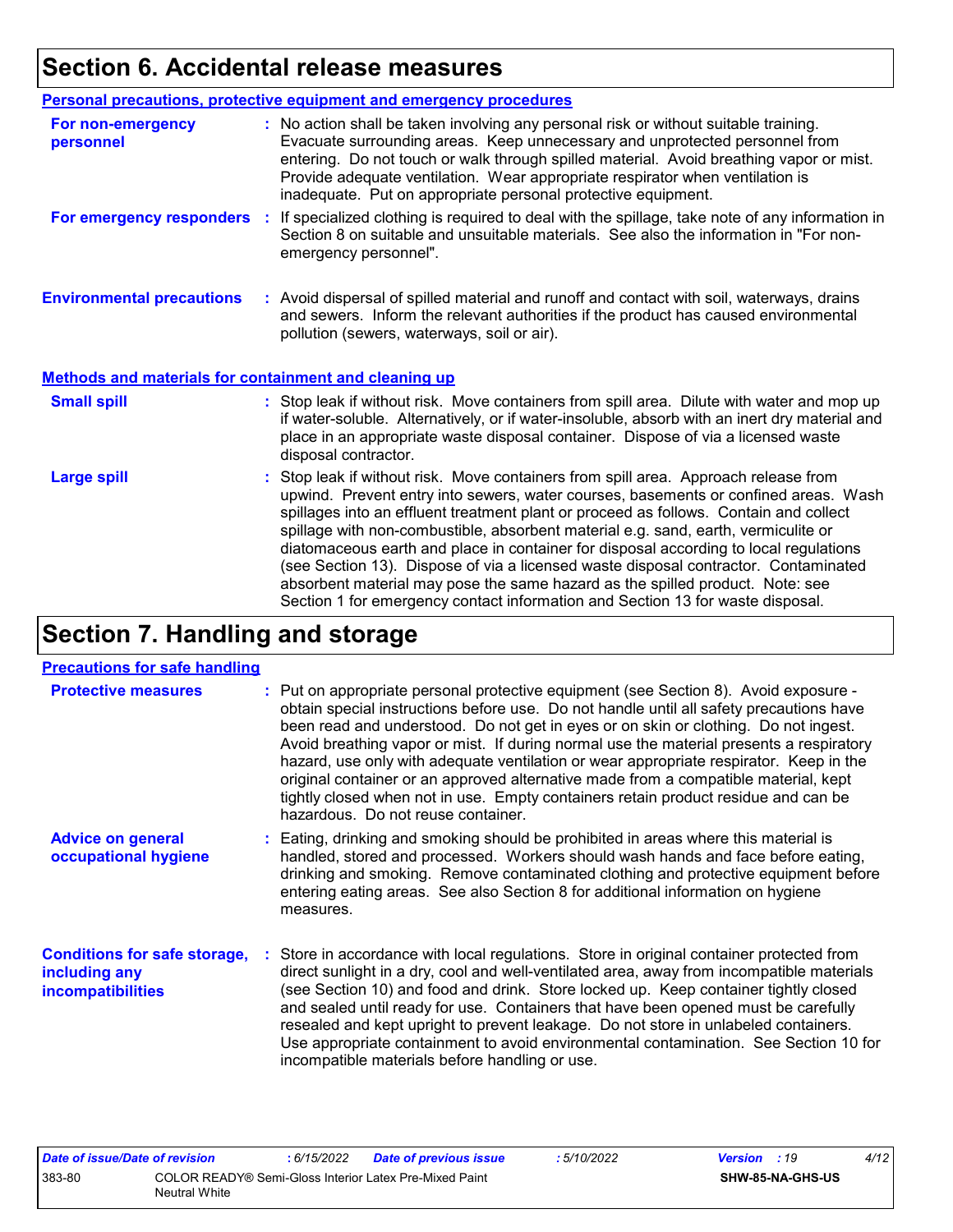## **Section 8. Exposure controls/personal protection**

#### **Control parameters**

**Occupational exposure limits (OSHA United States)**

| <b>Ingredient name</b>          | CAS#       | <b>Exposure limits</b>                                                                                                                                                                                                                                                                                                                                                                                                                                                                                                                                                           |
|---------------------------------|------------|----------------------------------------------------------------------------------------------------------------------------------------------------------------------------------------------------------------------------------------------------------------------------------------------------------------------------------------------------------------------------------------------------------------------------------------------------------------------------------------------------------------------------------------------------------------------------------|
| <b>Titanium Dioxide</b>         | 13463-67-7 | ACGIH TLV (United States, 1/2021).<br>TWA: 10 mg/m <sup>3</sup> 8 hours.<br>OSHA PEL (United States, 5/2018).<br>TWA: 15 mg/m <sup>3</sup> 8 hours. Form: Total dust                                                                                                                                                                                                                                                                                                                                                                                                             |
| Calcium Carbonate               | 1317-65-3  | OSHA PEL (United States, 5/2018).<br>TWA: 5 mg/m <sup>3</sup> 8 hours. Form: Respirable<br>fraction<br>TWA: 15 mg/m <sup>3</sup> 8 hours. Form: Total dust<br>NIOSH REL (United States, 10/2020).<br>TWA: 5 mg/m <sup>3</sup> 10 hours. Form: Respirable<br>fraction<br>TWA: 10 mg/m <sup>3</sup> 10 hours. Form: Total                                                                                                                                                                                                                                                          |
| Heavy Paraffinic Oil            | 64742-65-0 | ACGIH TLV (United States, 1/2021).<br>TWA: 5 mg/m <sup>3</sup> 8 hours. Form: Inhalable<br>fraction<br>OSHA PEL (United States, 5/2018).<br>TWA: 5 mg/m <sup>3</sup> 8 hours.<br>NIOSH REL (United States, 10/2020).<br>TWA: 5 mg/m <sup>3</sup> 10 hours. Form: Mist<br>STEL: 10 mg/m <sup>3</sup> 15 minutes. Form: Mist                                                                                                                                                                                                                                                       |
| Cristobalite, respirable powder | 14464-46-1 | OSHA PEL Z3 (United States, 6/2016).<br>TWA: 250 mppcf / 2 x (%SiO2+5) 8 hours.<br>Form: Respirable<br>TWA: 10 mg/m <sup>3</sup> / 2 x (%SiO2+2) 8 hours.<br>Form: Respirable<br>TWA: 30 mg/m <sup>3</sup> / 2 x (%SiO2+2) 8 hours.<br>Form: Total dust<br>OSHA PEL (United States, 5/2018).<br>TWA: 50 µg/m <sup>3</sup> 8 hours. Form: Respirable<br>dust<br>ACGIH TLV (United States, 1/2021).<br>TWA: 0.025 mg/m <sup>3</sup> 8 hours. Form:<br>Respirable fraction<br>NIOSH REL (United States, 10/2020).<br>TWA: 0.05 mg/m <sup>3</sup> 10 hours. Form: respirable<br>dust |

#### **Occupational exposure limits (Canada)**

| <b>Ingredient name</b>         |                                                                                |            |                               | CAS#       | <b>Exposure limits</b>                                                                                                |                                                                                                                                                                                                                                                                                                                                                                                                     |      |
|--------------------------------|--------------------------------------------------------------------------------|------------|-------------------------------|------------|-----------------------------------------------------------------------------------------------------------------------|-----------------------------------------------------------------------------------------------------------------------------------------------------------------------------------------------------------------------------------------------------------------------------------------------------------------------------------------------------------------------------------------------------|------|
| Titanium dioxide               |                                                                                |            |                               | 13463-67-7 | $6/2021$ ).<br>fraction<br>8 hrs OEL: 10 mg/m <sup>3</sup> 8 hours.<br>TWA: 10 mg/m <sup>3</sup> 8 hours.<br>7/2013). | <b>CA British Columbia Provincial (Canada,</b><br>TWA: 10 mg/m <sup>3</sup> 8 hours. Form: Total dust<br>TWA: 3 mg/m <sup>3</sup> 8 hours. Form: respirable<br>CA Quebec Provincial (Canada, 6/2021).<br>TWAEV: 10 mg/m <sup>3</sup> 8 hours. Form: Total dust.<br>CA Alberta Provincial (Canada, 6/2018).<br>CA Ontario Provincial (Canada, 6/2019).<br><b>CA Saskatchewan Provincial (Canada,</b> |      |
| Date of issue/Date of revision |                                                                                | :6/15/2022 | <b>Date of previous issue</b> |            | : 5/10/2022                                                                                                           | <b>Version</b> : 19                                                                                                                                                                                                                                                                                                                                                                                 | 5/12 |
| 383-80                         | COLOR READY® Semi-Gloss Interior Latex Pre-Mixed Paint<br><b>Neutral White</b> |            |                               |            |                                                                                                                       | SHW-85-NA-GHS-US                                                                                                                                                                                                                                                                                                                                                                                    |      |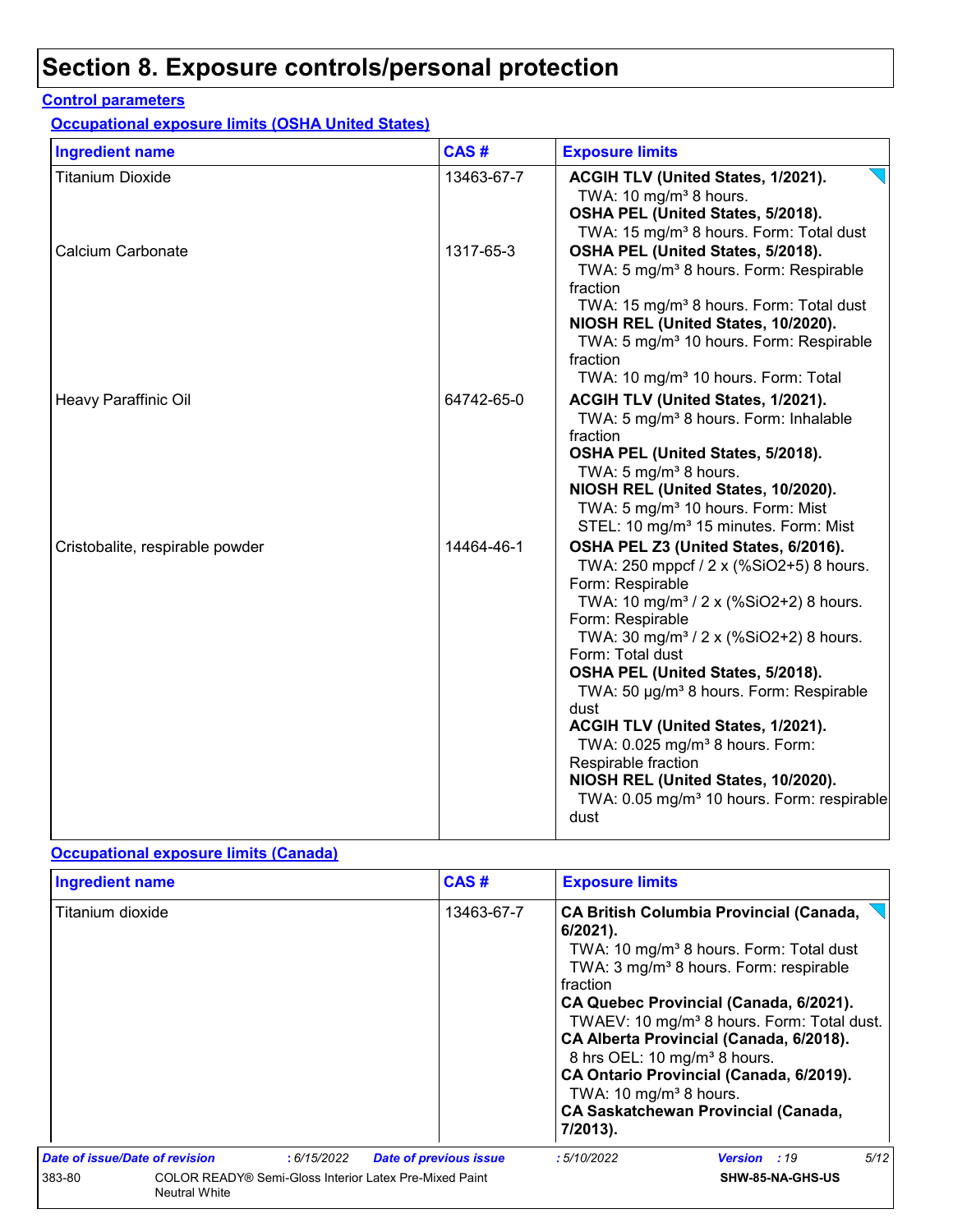## **Section 8. Exposure controls/personal protection**

|              |            | STEL: 20 mg/m <sup>3</sup> 15 minutes.<br>TWA: 10 mg/m <sup>3</sup> 8 hours.                                                                                                                                                                                                                                                                                                                                                                                                                                                                                                                                                   |
|--------------|------------|--------------------------------------------------------------------------------------------------------------------------------------------------------------------------------------------------------------------------------------------------------------------------------------------------------------------------------------------------------------------------------------------------------------------------------------------------------------------------------------------------------------------------------------------------------------------------------------------------------------------------------|
| Cristobalite | 14464-46-1 | <b>CA British Columbia Provincial (Canada,</b><br>$6/2021$ ).<br>TWA: $0.025$ mg/m <sup>3</sup> 8 hours. Form:<br>Respirable<br>CA Quebec Provincial (Canada, 6/2021).<br>TWAEV: 0.05 mg/m <sup>3</sup> 8 hours. Form:<br>Respirable dust.<br>CA Alberta Provincial (Canada, 6/2018).<br>8 hrs OEL: 0.025 mg/m <sup>3</sup> 8 hours. Form:<br>Respirable particulate<br>CA Ontario Provincial (Canada, 6/2019).<br>TWA: 0.05 mg/m <sup>3</sup> 8 hours. Form: Respirable<br>particulate matter.<br><b>CA Saskatchewan Provincial (Canada,</b><br>7/2013).<br>TWA: 0.05 mg/m <sup>3</sup> 8 hours. Form: respirable<br>fraction |

#### **Occupational exposure limits (Mexico)**

Neutral White

|       | CAS# | <b>Exposure limits</b> |
|-------|------|------------------------|
| None. |      |                        |

| <b>Appropriate engineering</b><br><b>controls</b> | : If user operations generate dust, fumes, gas, vapor or mist, use process enclosures,<br>local exhaust ventilation or other engineering controls to keep worker exposure to<br>airborne contaminants below any recommended or statutory limits.                                                                                                                                                                                                                                                                                                                                                                       |
|---------------------------------------------------|------------------------------------------------------------------------------------------------------------------------------------------------------------------------------------------------------------------------------------------------------------------------------------------------------------------------------------------------------------------------------------------------------------------------------------------------------------------------------------------------------------------------------------------------------------------------------------------------------------------------|
| <b>Environmental exposure</b><br>controls         | : Emissions from ventilation or work process equipment should be checked to ensure<br>they comply with the requirements of environmental protection legislation. In some<br>cases, fume scrubbers, filters or engineering modifications to the process equipment<br>will be necessary to reduce emissions to acceptable levels.                                                                                                                                                                                                                                                                                        |
| <b>Individual protection measures</b>             |                                                                                                                                                                                                                                                                                                                                                                                                                                                                                                                                                                                                                        |
| <b>Hygiene measures</b>                           | : Wash hands, forearms and face thoroughly after handling chemical products, before<br>eating, smoking and using the lavatory and at the end of the working period.<br>Appropriate techniques should be used to remove potentially contaminated clothing.<br>Wash contaminated clothing before reusing. Ensure that eyewash stations and safety<br>showers are close to the workstation location.                                                                                                                                                                                                                      |
| <b>Eye/face protection</b>                        | : Safety eyewear complying with an approved standard should be used when a risk<br>assessment indicates this is necessary to avoid exposure to liquid splashes, mists,<br>gases or dusts. If contact is possible, the following protection should be worn, unless<br>the assessment indicates a higher degree of protection: safety glasses with side-<br>shields.                                                                                                                                                                                                                                                     |
| <b>Skin protection</b>                            |                                                                                                                                                                                                                                                                                                                                                                                                                                                                                                                                                                                                                        |
| <b>Hand protection</b>                            | : Chemical-resistant, impervious gloves complying with an approved standard should be<br>worn at all times when handling chemical products if a risk assessment indicates this is<br>necessary. Considering the parameters specified by the glove manufacturer, check<br>during use that the gloves are still retaining their protective properties. It should be<br>noted that the time to breakthrough for any glove material may be different for different<br>glove manufacturers. In the case of mixtures, consisting of several substances, the<br>protection time of the gloves cannot be accurately estimated. |
| <b>Body protection</b>                            | : Personal protective equipment for the body should be selected based on the task being<br>performed and the risks involved and should be approved by a specialist before<br>handling this product.                                                                                                                                                                                                                                                                                                                                                                                                                    |
| Date of issue/Date of revision                    | 6/12<br>: 6/15/2022<br><b>Date of previous issue</b><br>:5/10/2022<br><b>Version</b> : 19                                                                                                                                                                                                                                                                                                                                                                                                                                                                                                                              |
| 383-80                                            | COLOR READY® Semi-Gloss Interior Latex Pre-Mixed Paint<br>SHW-85-NA-GHS-US                                                                                                                                                                                                                                                                                                                                                                                                                                                                                                                                             |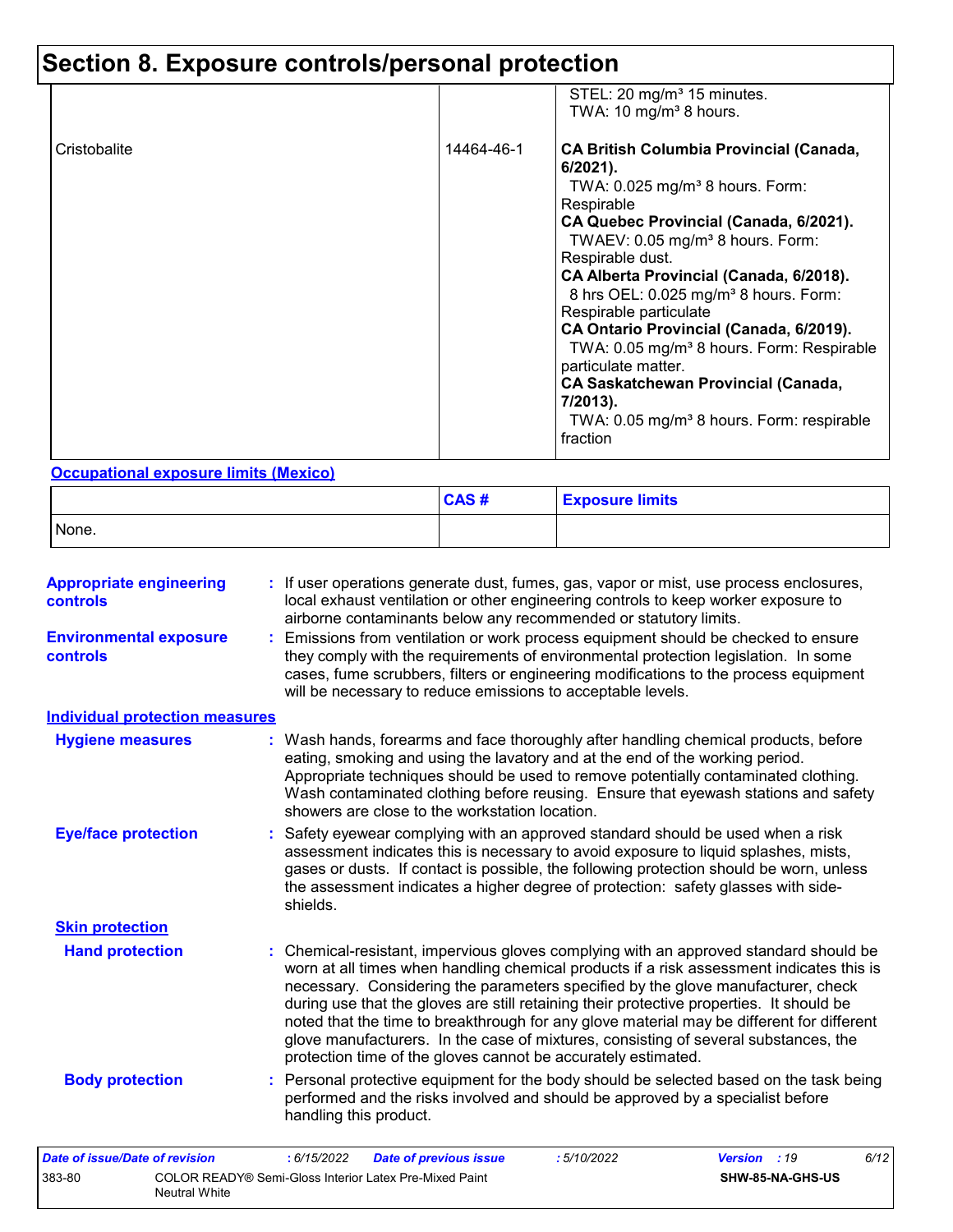## **Section 8. Exposure controls/personal protection**

| <b>Other skin protection</b>  | : Appropriate footwear and any additional skin protection measures should be selected<br>based on the task being performed and the risks involved and should be approved by a<br>specialist before handling this product.                                                           |
|-------------------------------|-------------------------------------------------------------------------------------------------------------------------------------------------------------------------------------------------------------------------------------------------------------------------------------|
| <b>Respiratory protection</b> | : Based on the hazard and potential for exposure, select a respirator that meets the<br>appropriate standard or certification. Respirators must be used according to a<br>respiratory protection program to ensure proper fitting, training, and other important<br>aspects of use. |

## **Section 9. Physical and chemical properties**

The conditions of measurement of all properties are at standard temperature and pressure unless otherwise indicated.

| $:$ Liquid.                                                          |
|----------------------------------------------------------------------|
| : Not available.                                                     |
| : Not available.                                                     |
| : Not available.                                                     |
| : 9.6                                                                |
| : Not available.                                                     |
| : $100^{\circ}$ C (212 $^{\circ}$ F)                                 |
| : Closed cup: Not applicable.                                        |
| $0.09$ (butyl acetate = 1)                                           |
| : Not available.                                                     |
| : Not available.                                                     |
| : $2.3$ kPa (17.5 mm Hg)                                             |
| : 1 [Air = 1]                                                        |
| : 1.16                                                               |
| : Not available.                                                     |
| : Not applicable.                                                    |
| : Not available.                                                     |
| : Not available.                                                     |
| Kinematic (40°C (104°F)): >20.5 mm <sup>2</sup> /s (>20.5 cSt)<br>÷. |
| Not applicable.                                                      |
|                                                                      |
| $: 0.685$ kJ/g                                                       |
|                                                                      |

## **Section 10. Stability and reactivity**

| <b>Reactivity</b>                            | : No specific test data related to reactivity available for this product or its ingredients. |
|----------------------------------------------|----------------------------------------------------------------------------------------------|
| <b>Chemical stability</b>                    | : The product is stable.                                                                     |
| <b>Possibility of hazardous</b><br>reactions | : Under normal conditions of storage and use, hazardous reactions will not occur.            |
| <b>Conditions to avoid</b>                   | $:$ No specific data.                                                                        |

| Date of issue/Date of revision |               | : 6/15/2022 | <b>Date of previous issue</b>                          | 5/10/2022 | <b>Version</b> : 19 | 7/12 |
|--------------------------------|---------------|-------------|--------------------------------------------------------|-----------|---------------------|------|
| 383-80                         | Neutral White |             | COLOR READY® Semi-Gloss Interior Latex Pre-Mixed Paint |           | SHW-85-NA-GHS-US    |      |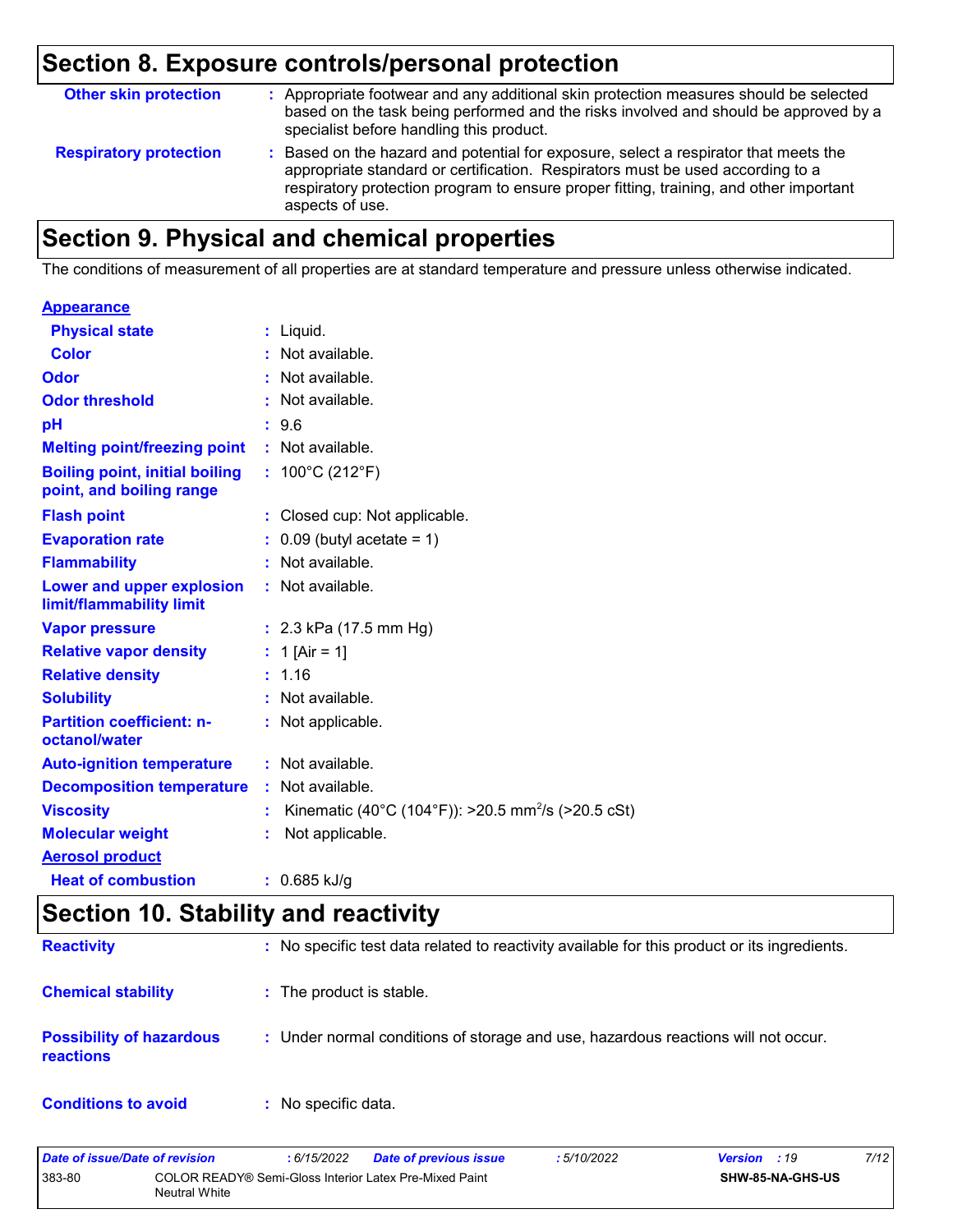## **Section 10. Stability and reactivity**

**Incompatible materials :**

: No specific data.

#### **Hazardous decomposition products**

Under normal conditions of storage and use, hazardous decomposition products should **:** not be produced.

## **Section 11. Toxicological information**

#### **Information on toxicological effects**

#### **Acute toxicity**

| <b>Product/ingredient name</b> | <b>Result</b>            | <b>Species</b> | <b>Dose</b>                      | <b>Exposure</b> |
|--------------------------------|--------------------------|----------------|----------------------------------|-----------------|
| Heavy Paraffinic Oil           | LD50 Dermal<br>LD50 Oral | Rabbit<br>Rat  | >5000 mg/kg<br>$\geq 5000$ mg/kg |                 |

#### **Irritation/Corrosion**

| <b>Product/ingredient name</b> | <b>Result</b>        | <b>Species</b> | <b>Score</b> | <b>Exposure</b>    | <b>Observation</b> |
|--------------------------------|----------------------|----------------|--------------|--------------------|--------------------|
| Titanium Dioxide               | Skin - Mild irritant | Human          |              | 72 hours 300<br>ug |                    |

#### **Sensitization**

Not available.

#### **Mutagenicity**

Not available.

#### **Carcinogenicity**

Not available.

#### **Classification**

| <b>Product/ingredient name</b>                                | <b>OSHA</b> | <b>IARC</b> | <b>NTP</b>                      |
|---------------------------------------------------------------|-------------|-------------|---------------------------------|
| Titanium Dioxide<br>Cristobalite, respirable<br><b>powder</b> |             | 2B          | Known to be a human carcinogen. |

#### **Reproductive toxicity**

Not available.

#### **Teratogenicity**

Not available.

#### **Specific target organ toxicity (single exposure)**

| <b>Name</b>       | <b>Category</b> | <b>Route of</b><br><b>exposure</b> | <b>Target organs</b>              |
|-------------------|-----------------|------------------------------------|-----------------------------------|
| Calcium Carbonate | Category 3      |                                    | Respiratory tract<br>l irritation |

#### **Specific target organ toxicity (repeated exposure)**

| <b>Name</b>                     | <b>Category</b>        | <b>Route of</b><br><b>exposure</b> | <b>Target organs</b> |
|---------------------------------|------------------------|------------------------------------|----------------------|
| Cristobalite, respirable powder | ⊩Category <sup>≁</sup> | <b>l</b> inhalation                | respiratory tract    |

#### **Aspiration hazard**

| <b>Name</b>          | <b>Result</b>                |
|----------------------|------------------------------|
| Heavy Paraffinic Oil | ASPIRATION HAZARD - Category |

| Date of issue/Date of revision |                                                                         | : 6/15/2022 | <b>Date of previous issue</b> | : 5/10/2022 | <b>Version</b> : 19 |                         | 8/12 |
|--------------------------------|-------------------------------------------------------------------------|-------------|-------------------------------|-------------|---------------------|-------------------------|------|
| 383-80                         | COLOR READY® Semi-Gloss Interior Latex Pre-Mixed Paint<br>Neutral White |             |                               |             |                     | <b>SHW-85-NA-GHS-US</b> |      |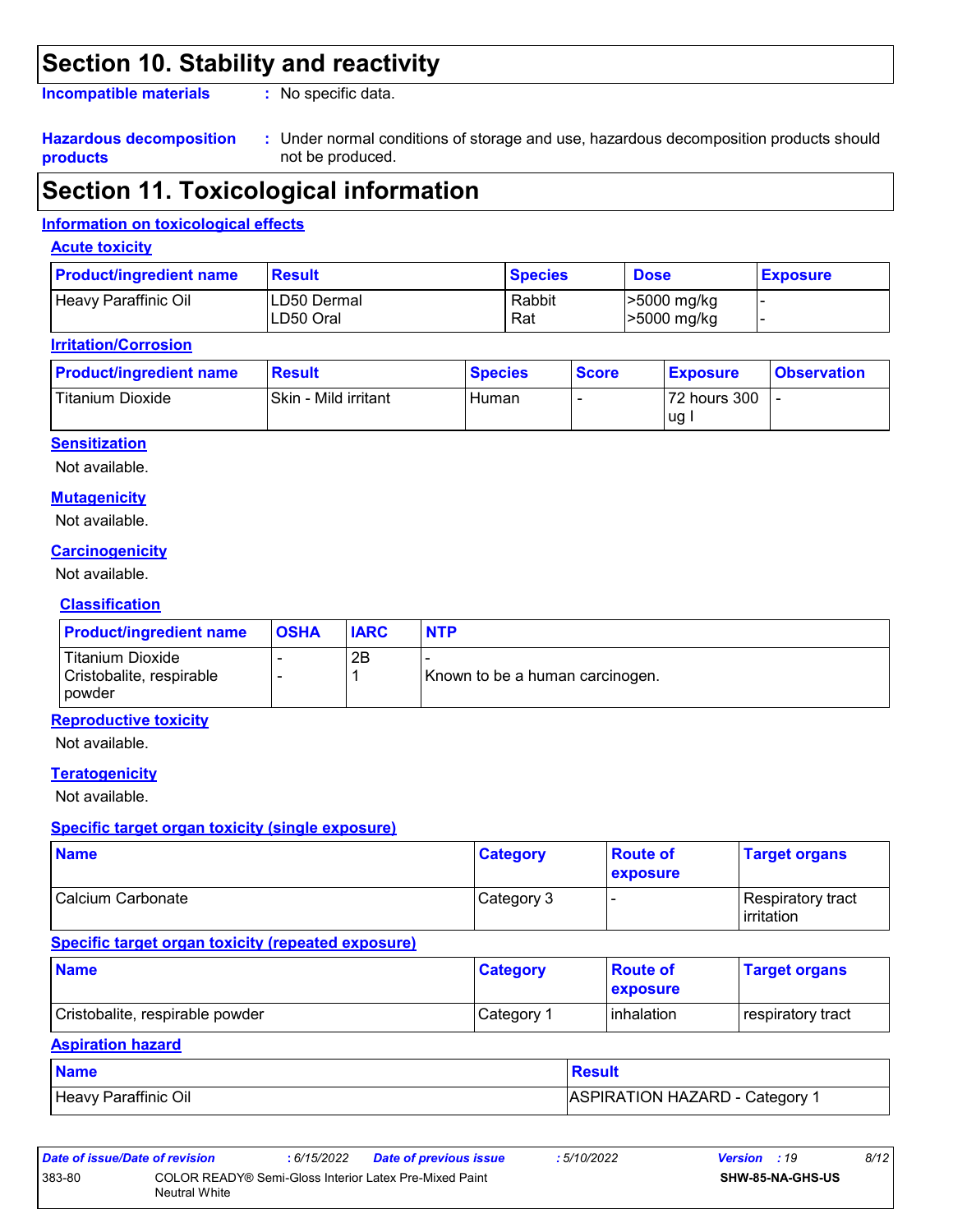## **Section 11. Toxicological information**

| <b>Information on the likely</b><br>routes of exposure    |  | : Not available.                                                                         |  |  |  |  |
|-----------------------------------------------------------|--|------------------------------------------------------------------------------------------|--|--|--|--|
| <b>Potential acute health effects</b>                     |  |                                                                                          |  |  |  |  |
| <b>Eye contact</b>                                        |  | : No known significant effects or critical hazards.                                      |  |  |  |  |
| <b>Inhalation</b>                                         |  | : No known significant effects or critical hazards.                                      |  |  |  |  |
| <b>Skin contact</b>                                       |  | No known significant effects or critical hazards.                                        |  |  |  |  |
| <b>Ingestion</b>                                          |  | : No known significant effects or critical hazards.                                      |  |  |  |  |
|                                                           |  | <b>Symptoms related to the physical, chemical and toxicological characteristics</b>      |  |  |  |  |
| <b>Eye contact</b>                                        |  | : No specific data.                                                                      |  |  |  |  |
| <b>Inhalation</b>                                         |  | : No specific data.                                                                      |  |  |  |  |
| <b>Skin contact</b>                                       |  | : No specific data.                                                                      |  |  |  |  |
| <b>Ingestion</b>                                          |  | : No specific data.                                                                      |  |  |  |  |
|                                                           |  | Delayed and immediate effects and also chronic effects from short and long term exposure |  |  |  |  |
| <b>Short term exposure</b>                                |  |                                                                                          |  |  |  |  |
| <b>Potential immediate</b><br>effects                     |  | : Not available.                                                                         |  |  |  |  |
| <b>Potential delayed effects</b>                          |  | : Not available.                                                                         |  |  |  |  |
| <b>Long term exposure</b>                                 |  |                                                                                          |  |  |  |  |
| <b>Potential immediate</b><br>effects                     |  | : Not available.                                                                         |  |  |  |  |
| <b>Potential delayed effects</b>                          |  | : Not available.                                                                         |  |  |  |  |
| <b>Potential chronic health effects</b><br>Not available. |  |                                                                                          |  |  |  |  |
| <b>General</b>                                            |  | : No known significant effects or critical hazards.                                      |  |  |  |  |
| <b>Carcinogenicity</b>                                    |  | : May cause cancer. Risk of cancer depends on duration and level of exposure.            |  |  |  |  |
| <b>Mutagenicity</b>                                       |  | No known significant effects or critical hazards.                                        |  |  |  |  |
| <b>Teratogenicity</b>                                     |  | : No known significant effects or critical hazards.                                      |  |  |  |  |
| <b>Developmental effects</b>                              |  | : No known significant effects or critical hazards.                                      |  |  |  |  |
| <b>Fertility effects</b>                                  |  | : No known significant effects or critical hazards.                                      |  |  |  |  |
| <b>Numerical measures of toxicity</b>                     |  |                                                                                          |  |  |  |  |
| <b>Acute toxicity estimates</b>                           |  |                                                                                          |  |  |  |  |
| Not available.                                            |  |                                                                                          |  |  |  |  |

# **Section 12. Ecological information**

| <b>Toxicity</b>                |                                       |                                     |                 |
|--------------------------------|---------------------------------------|-------------------------------------|-----------------|
| <b>Product/ingredient name</b> | <b>Result</b>                         | <b>Species</b>                      | <b>Exposure</b> |
| Titanium Dioxide               | Acute LC50 >1000000 µg/l Marine water | <b>Fish - Fundulus heteroclitus</b> | 96 hours        |

#### **Persistence and degradability**

Not available.

| Date of issue/Date of revision |                                                                                | : 6/15/2022 | Date of previous issue | : 5/10/2022 | <b>Version</b> : 19 |                         | 9/12 |
|--------------------------------|--------------------------------------------------------------------------------|-------------|------------------------|-------------|---------------------|-------------------------|------|
| 383-80                         | COLOR READY® Semi-Gloss Interior Latex Pre-Mixed Paint<br><b>Neutral White</b> |             |                        |             |                     | <b>SHW-85-NA-GHS-US</b> |      |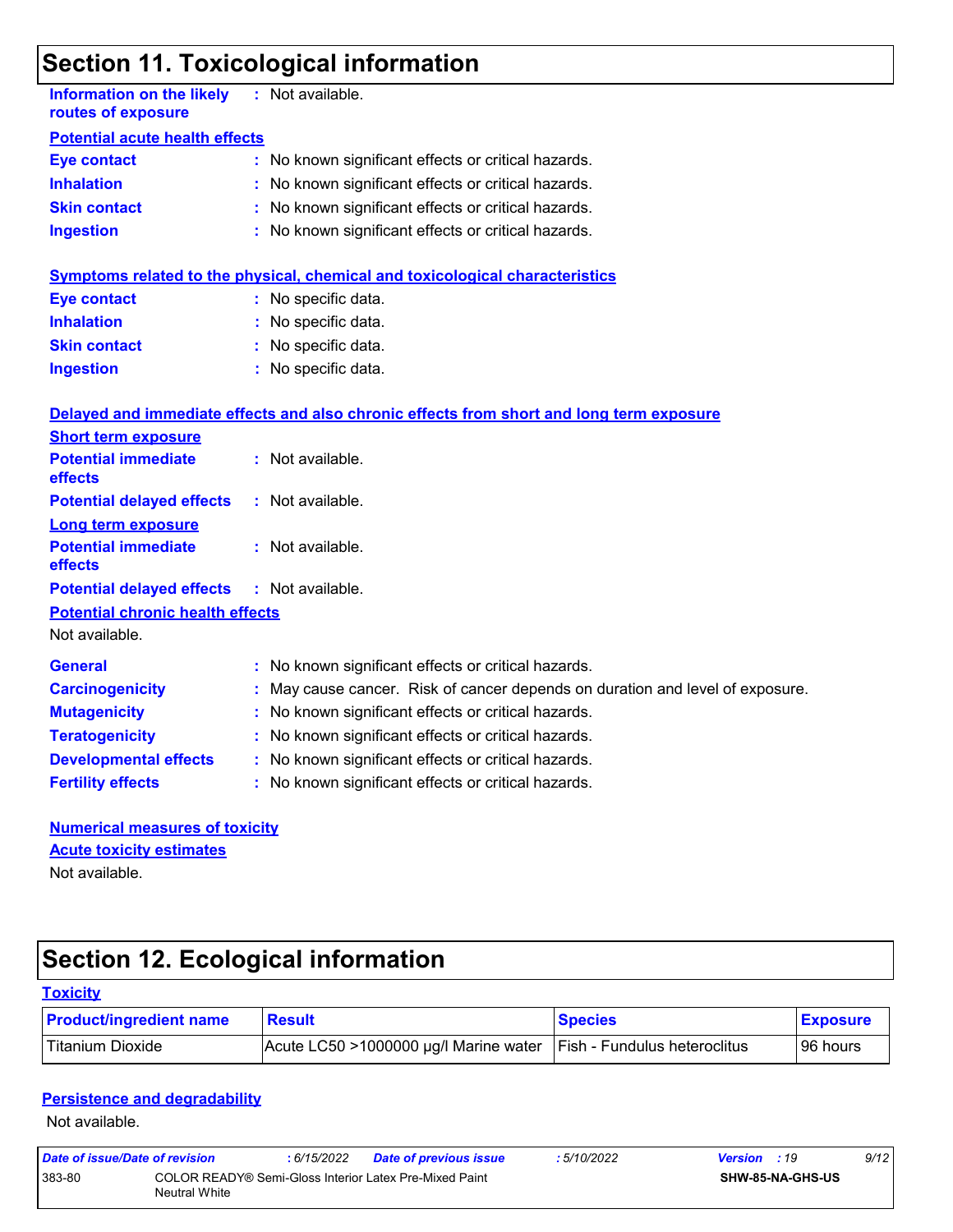## **Section 12. Ecological information**

#### **Bioaccumulative potential**

Not available.

**Mobility in soil**

| IVIVIJILY III JVII          |                  |
|-----------------------------|------------------|
| <b>Soil/water partition</b> | : Not available. |
| <b>coefficient (Koc)</b>    |                  |

**Other adverse effects** : No known significant effects or critical hazards.

### **Section 13. Disposal considerations**

**Disposal methods :**

The generation of waste should be avoided or minimized wherever possible. Disposal of this product, solutions and any by-products should at all times comply with the requirements of environmental protection and waste disposal legislation and any regional local authority requirements. Dispose of surplus and non-recyclable products via a licensed waste disposal contractor. Waste should not be disposed of untreated to the sewer unless fully compliant with the requirements of all authorities with jurisdiction. Waste packaging should be recycled. Incineration or landfill should only be considered when recycling is not feasible. This material and its container must be disposed of in a safe way. Care should be taken when handling emptied containers that have not been cleaned or rinsed out. Empty containers or liners may retain some product residues. Avoid dispersal of spilled material and runoff and contact with soil, waterways, drains and sewers.

## **Section 14. Transport information**

|                                      | <b>DOT</b><br><b>Classification</b> | <b>TDG</b><br><b>Classification</b> | <b>Mexico</b><br><b>Classification</b> | <b>IATA</b>    | <b>IMDG</b>    |
|--------------------------------------|-------------------------------------|-------------------------------------|----------------------------------------|----------------|----------------|
| <b>UN number</b>                     | Not regulated.                      | Not regulated.                      | Not regulated.                         | Not regulated. | Not regulated. |
| <b>UN proper</b><br>shipping name    | $\blacksquare$                      | $\blacksquare$                      |                                        |                |                |
| <b>Transport</b><br>hazard class(es) | $\blacksquare$                      | $\overline{\phantom{a}}$            |                                        |                |                |
| <b>Packing group</b>                 | $\overline{\phantom{a}}$            | ۰                                   | $\blacksquare$                         |                | -              |
| <b>Environmental</b><br>hazards      | No.                                 | No.                                 | No.                                    | No.            | No.            |
| <b>Additional</b><br>information     | $\blacksquare$                      | $\blacksquare$                      | $\blacksquare$                         |                |                |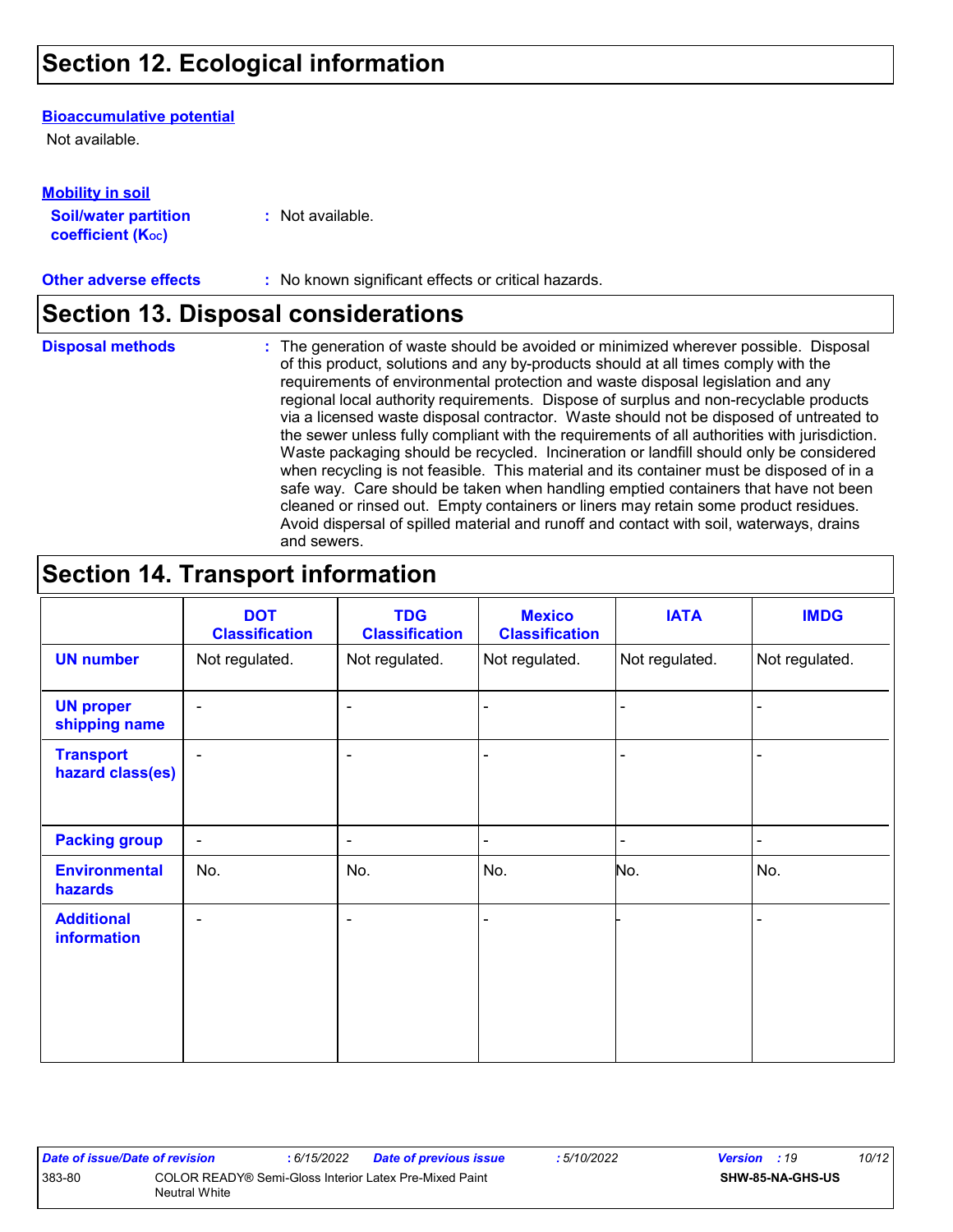### **Section 14. Transport information**

| <b>Special precautions for user :</b> | Multi-modal shipping descriptions are provided for informational purposes and do not<br>consider container sizes. The presence of a shipping description for a particular<br>mode of transport (sea, air, etc.), does not indicate that the product is packaged<br>suitably for that mode of transport. All packaging must be reviewed for suitability<br>prior to shipment, and compliance with the applicable regulations is the sole<br>responsibility of the person offering the product for transport. People loading and<br>unloading dangerous goods must be trained on all of the risks deriving from the<br>substances and on all actions in case of emergency situations. |
|---------------------------------------|-------------------------------------------------------------------------------------------------------------------------------------------------------------------------------------------------------------------------------------------------------------------------------------------------------------------------------------------------------------------------------------------------------------------------------------------------------------------------------------------------------------------------------------------------------------------------------------------------------------------------------------------------------------------------------------|
| <b>Transport in bulk according</b>    | Not available.                                                                                                                                                                                                                                                                                                                                                                                                                                                                                                                                                                                                                                                                      |
| to IMO instruments                    | -9                                                                                                                                                                                                                                                                                                                                                                                                                                                                                                                                                                                                                                                                                  |

: Not available. **Proper shipping name :**

## **Section 15. Regulatory information**

**TSCA 5(a)2 proposed significant new use rules**: 2-Methyl-4-isothiazolin-3-one; 5-Chloro-2-methylisothiazolinone

#### **SARA 313**

SARA 313 (40 CFR 372.45) supplier notification can be found on the Environmental Data Sheet.

#### **California Prop. 65**

WARNING: This product contains chemicals known to the State of California to cause cancer and birth defects or other reproductive harm.

#### **International regulations**

| <b>International lists</b> | : Australia inventory (AIIC): Not determined.                |
|----------------------------|--------------------------------------------------------------|
|                            | China inventory (IECSC): Not determined.                     |
|                            | Japan inventory (CSCL): Not determined.                      |
|                            | Japan inventory (ISHL): Not determined.                      |
|                            | Korea inventory (KECI): Not determined.                      |
|                            | New Zealand Inventory of Chemicals (NZIoC): Not determined.  |
|                            | Philippines inventory (PICCS): Not determined.               |
|                            | Taiwan Chemical Substances Inventory (TCSI): Not determined. |
|                            | Thailand inventory: Not determined.                          |
|                            | Turkey inventory: Not determined.                            |
|                            | Vietnam inventory: Not determined.                           |

### **Section 16. Other information**

**Hazardous Material Information System (U.S.A.)**



**The customer is responsible for determining the PPE code for this material. For more information on HMIS® Personal Protective Equipment (PPE) codes, consult the HMIS® Implementation Manual.**

**Caution: HMIS® ratings are based on a 0-4 rating scale, with 0 representing minimal hazards or risks, and 4 representing significant hazards or risks. Although HMIS® ratings and the associated label are not required on SDSs or products leaving a facility under 29 CFR 1910.1200, the preparer may choose to provide them. HMIS® ratings are to be used with a fully implemented HMIS® program. HMIS® is a registered trademark and service mark of the American Coatings Association, Inc.**

**Procedure used to derive the classification**

| <b>Classification</b>         | <b>Justification</b> |
|-------------------------------|----------------------|
| CARCINOGENICITY - Category 1A | l Calculation method |

| Date of issue/Date of revision |                                                                         | : 6/15/2022 | <b>Date of previous issue</b> | 5/10/2022 | <b>Version</b> : 19 |                  | 11/12 |
|--------------------------------|-------------------------------------------------------------------------|-------------|-------------------------------|-----------|---------------------|------------------|-------|
| 383-80                         | COLOR READY® Semi-Gloss Interior Latex Pre-Mixed Paint<br>Neutral White |             |                               |           |                     | SHW-85-NA-GHS-US |       |